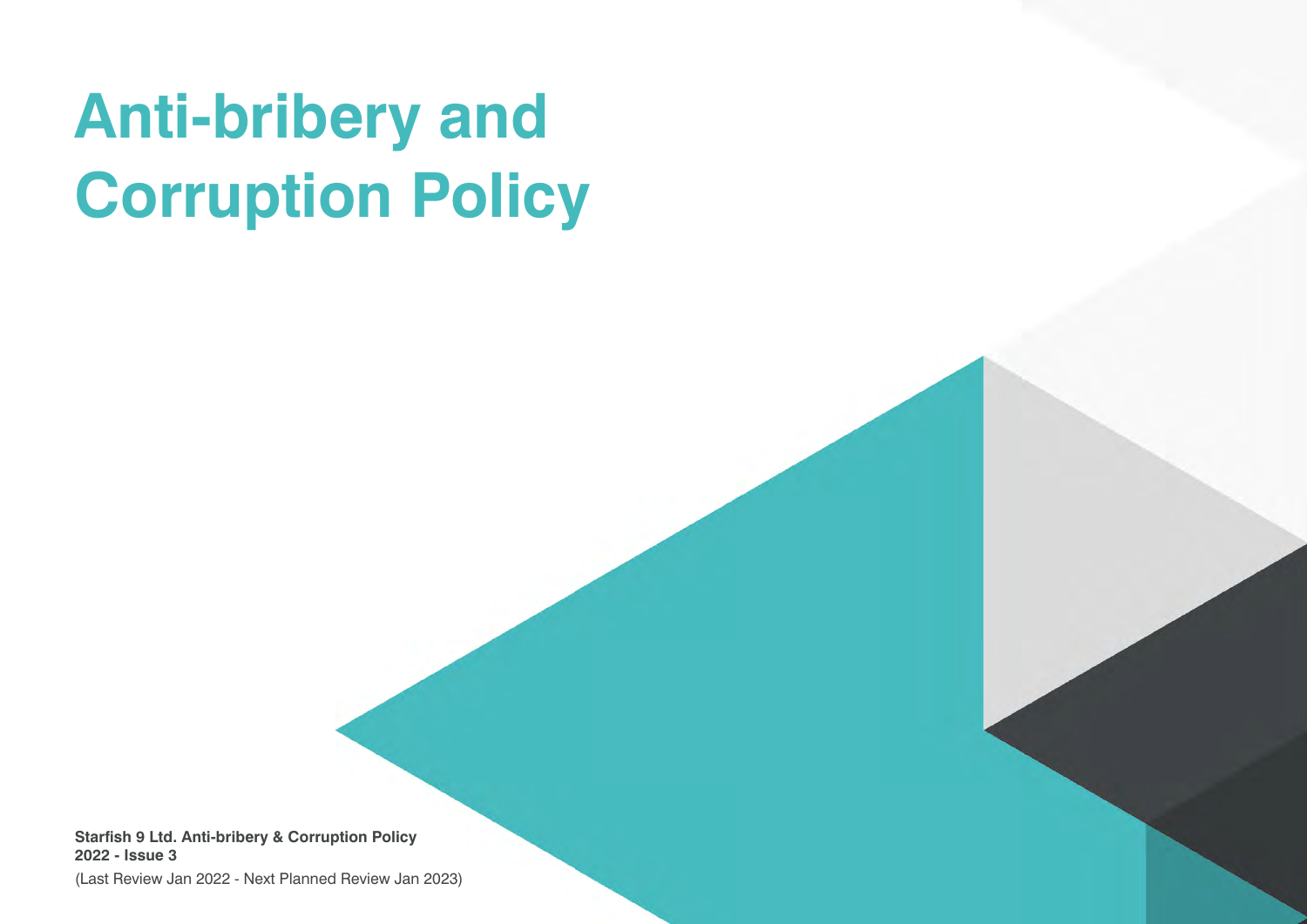# **Anti-bribery and Corruption**

# **What this policy covers**

This policy applies to all individuals working at all levels and grades, including senior managers, officers, directors, employees (whether permanent, fixed-term or temporary), consultants, contractors, trainees, seconded staff, home-workers, casual workers, agency staff, volunteers, interns, agents, sponsors, or any other person associated with us, or any of our subsidiaries or their employees, wherever located (collectively referred to as "workers" in this policy).

It is the Company's policy to conduct all of our business in an honest and ethical manner. The Company will not tolerate any acts of bribery and corruption and is committed to acting professionally and ethically in all our business dealings and relationships, wherever we operate, and we are committed to implementing and enforcing effective systems to counter bribery.

The purpose of this policy is to ensure that you are aware of your duties towards the Company to report and help to prevent any acts of bribery across the organisation.

#### **What is bribery?**

A bribe is an inducement or reward offered, promised or provided in order to gain a commercial, contractual, regulatory, or personal advantage.

The Bribery Act 2010 contains two general offences covering the offering, promising or giving of a bribe ("active" bribery) and the requesting, agreeing to receive or accepting of a bribe ("passive" bribery). The Act also introduces a new form of corporate liability for failing to prevent bribery on behalf of a commercial organisation.

An individual who is found to have committed an offence of bribery can be imprisoned for a term of up to ten years, and the Company could face an unlimited fine for any bribery related offences committed by a person associated with us. The implications for the Company are very serious; for example, we could be excluded from tendering for public contracts and could suffer inevitable damage to our reputation. We therefore take our responsibilities in this regard very seriously.

As a result, you are required to comply with the procedures which the Company has put in place to prevent persons associated with us from committing acts of bribery and corruption.

## **Your entitlements and responsibilities**

The purpose of this policy is to set out the Company's responsibilities, and the responsibilities of those working for us, in observing and upholding our position on bribery and corruption; and to provide information and guidance to those working for us on how to recognise and deal with bribery and corruption issues.

In this policy, any references to "third parties", means any individual or organisation you come into contact with during the course of your work for us, and includes actual and potential clients, customers, suppliers, distributors, business contacts, agents, advisers, and government and public bodies, including their advisors, representatives and officials, politicians and political parties.

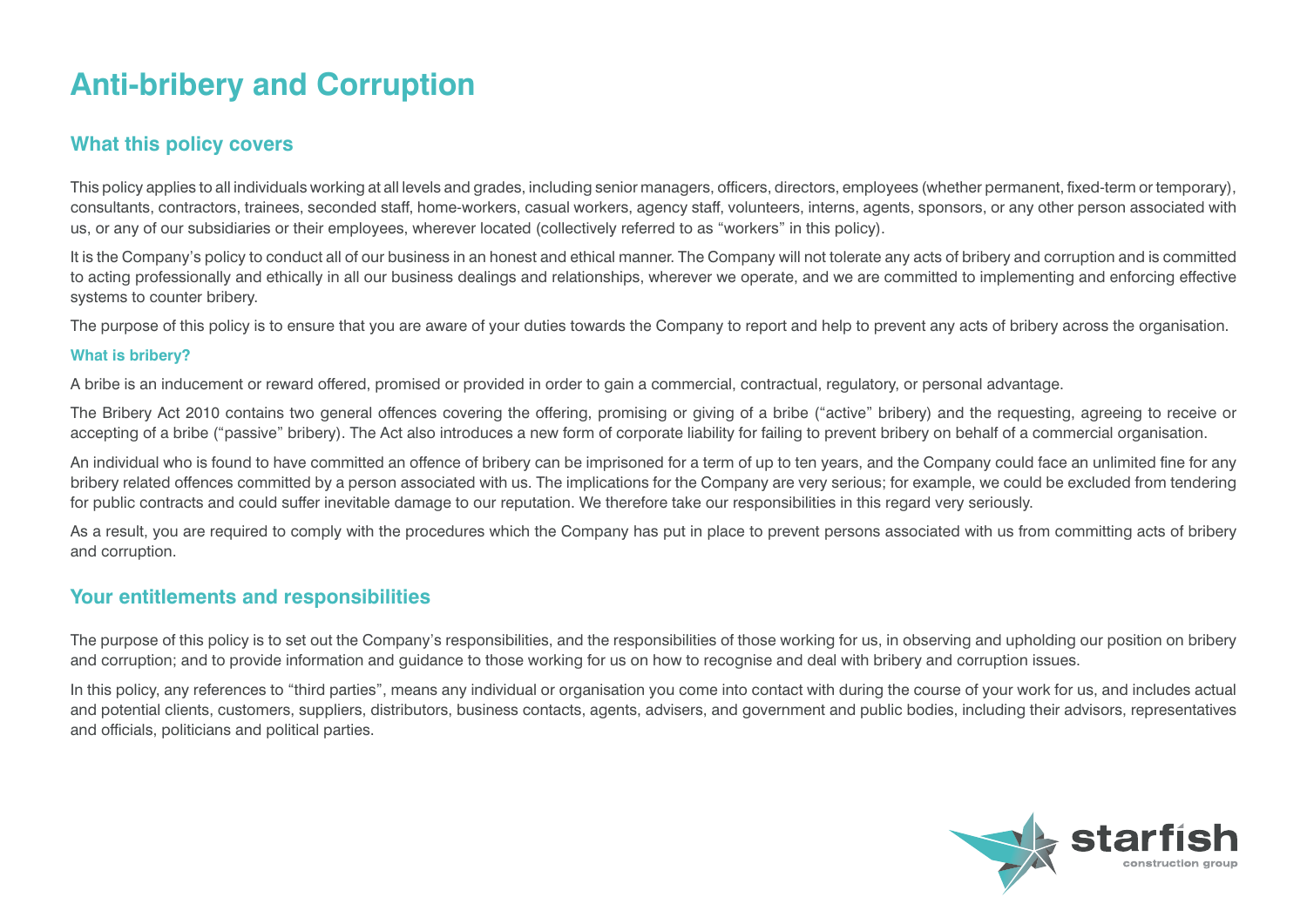#### **Gifts, Hospitality, Promotional, and other Business Expenditure**

This policy should be read in conjunction with any Business Gifts Policy that may be in operation at any time. This policy does not prohibit normal and appropriate hospitality (given and received) to or from third parties. Hospitality and promotional, or other business expenditure which seeks to improve the image of the Company, or to establish cordial relations with our clients, suppliers and business partners, is recognised as an accepted and important part of doing business.

Subject to prior authorisation by a Director, the Company may allow reasonable and proportionate hospitality and promotional or other similar business expenditure intended for these purposes. However, offers or receipts of hospitality and other similar business expenditure can be employed as a form of bribery. It is therefore essential that any such corporate gifts and receipts of this nature are reported and duly authorised.

The giving or receipt of gifts is not prohibited, if the following requirements are met:

- It is not made with the intention of influencing a third party to obtain or retain business or a business advantage, or to reward the provision or retention of business or a business advantage, or in explicit or implicit exchange for favours or benefits;
- It complies with local law:
- It is given in the company's name, not in your name;
- It does not include cash or a cash equivalent (such as gift certificates or vouchers);
- It is appropriate in the circumstances, for example, it is often customary for small gifts to be given at Christmas time;
- Taking into account the reason for the gift, it is of an appropriate type and value and given at an appropriate time;
- It is given openly, not secretly; and
- Gifts should not be offered to, or accepted from, government officials or representatives, or politicians or political parties, without the prior approval of a director.
- In all circumstances, the test to be applied is whether, the gift or hospitality is reasonable and justifiable.
- It is not acceptable for you (or someone on your behalf) to:
- Give, promise to give, or offer, a payment, gift or hospitality with the expectation or hope that a business advantage will be received, or to reward a business advantage already given;
- Give, promise to give, or offer, a payment, gift or hospitality to a government official, agent or representative to "facilitate" or expedite a routine procedure;
- Accept payment from a third party that you know or suspect is offered with the expectation that it will obtain a business advantage for them;
- Accept a gift or hospitality from a third party if you know or suspect that it is offered or provided with an expectation that a business advantage will be provided by the company in return;
- Threaten or retaliate against another worker who has refused to commit a bribery offence or who has raised concerns under this policy; or
- Engage in any activity that might lead to a breach of this policy.

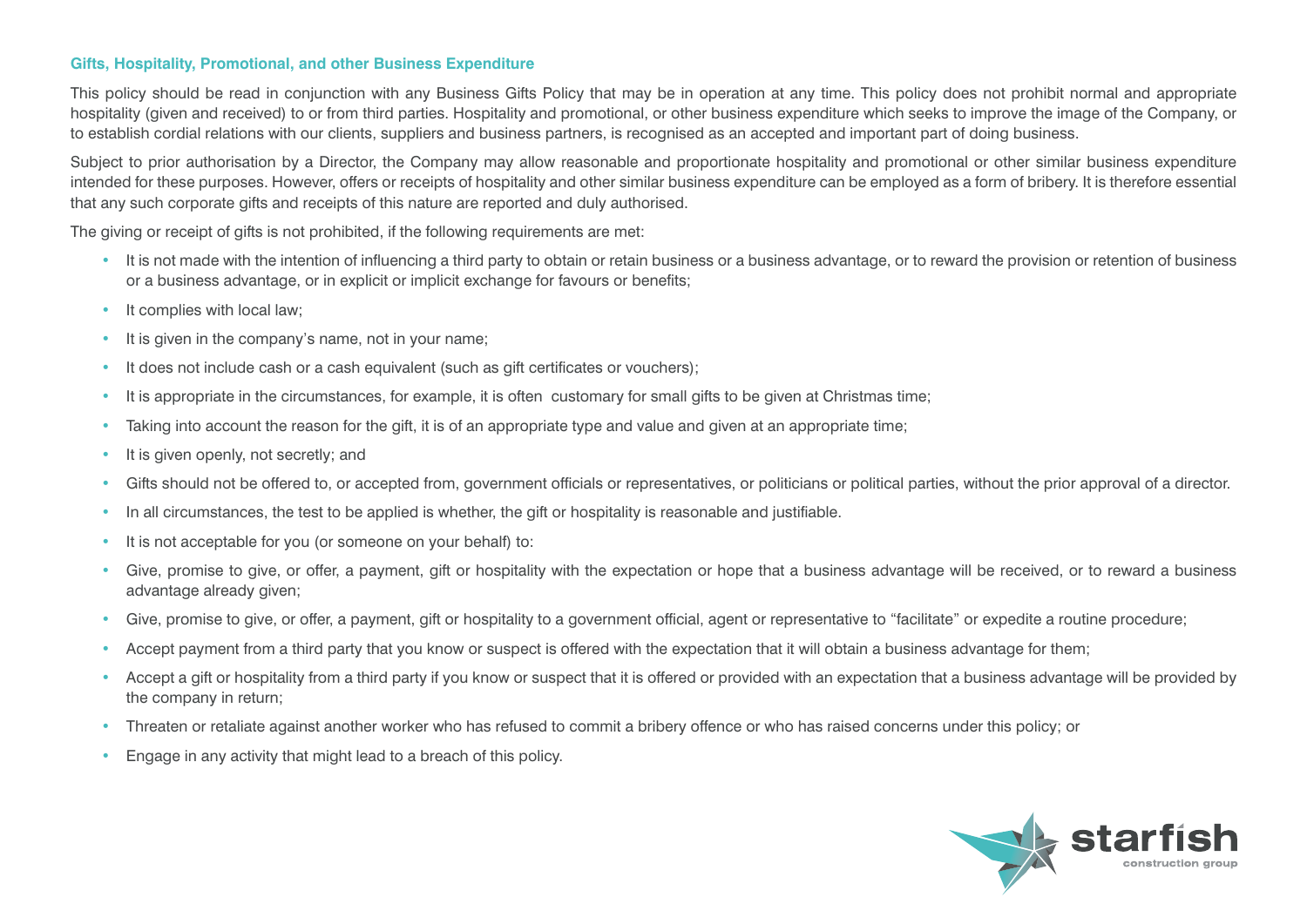#### **Facilitation payments**

We do not make, and will not accept, facilitation payments or "kickbacks" of any kind. Facilitation payments are typically small, unofficial payments made to secure or expedite a routine government action by a government official.

If you are asked to make a payment on the Company's behalf, you should always be mindful of what the payment is for and whether the amount requested is proportionate to the goods or services provided. You should always ask for a receipt which details the reason for the payment. If you have any suspicions, concerns or queries regarding a payment, you should raise these with a Director.

Kickbacks are typically payments made in return for a business favour or advantage. All workers must avoid any activity that might lead to, or suggest, that a facilitation payment or kickback will be made or accepted by us.

#### **Recording the receipt and giving of gifts**

You must declare and keep a written record of all hospitality or gifts accepted or offered, which will be subject to managerial review.

You must ensure all expenses claims relating to hospitality, gifts or expenses incurred to third parties are submitted in accordance with our expenses policy and specifically record the reason for the expenditure.

All accounts, invoices, memoranda and other documents and records relating to dealings with third parties, such as clients, suppliers and business contacts, should be prepared and maintained with strict accuracy and completeness.

You must ensure that you read, understand and comply with this policy.

The prevention, detection and reporting of bribery and other forms of corruption are the responsibility of all those working for us or under our control. All workers are required to avoid any activity that might lead to, or suggest, a breach of this policy.

### **Procedure**

#### **Reporting a concern**

You must notify a Director as soon as possible if you believe or suspect that a conflict with this policy has occurred, or may occur in the future. For example, if a third party, client or potential client offers you something to gain a business advantage with the Company, or indicates to you that a gift or payment is required to secure their business.

Any breach of this policy will normally be a disciplinary offence, which could result in your dismissal for gross misconduct.

You are encouraged to raise concerns about any issue or suspicion at the earliest possible stage. If you are unsure whether a particular act constitutes bribery or corruption, or if you have any other queries, these should be raised with a Director. Concerns should be reported by following the procedure set out in the Company's Whistleblowing Policy.

**It is important that you notify a Director as soon as possible if you are offered a bribe by a third party, are asked to make one, suspect that this may happen in the future, or believe that you are a victim of another form of unlawful activity.**